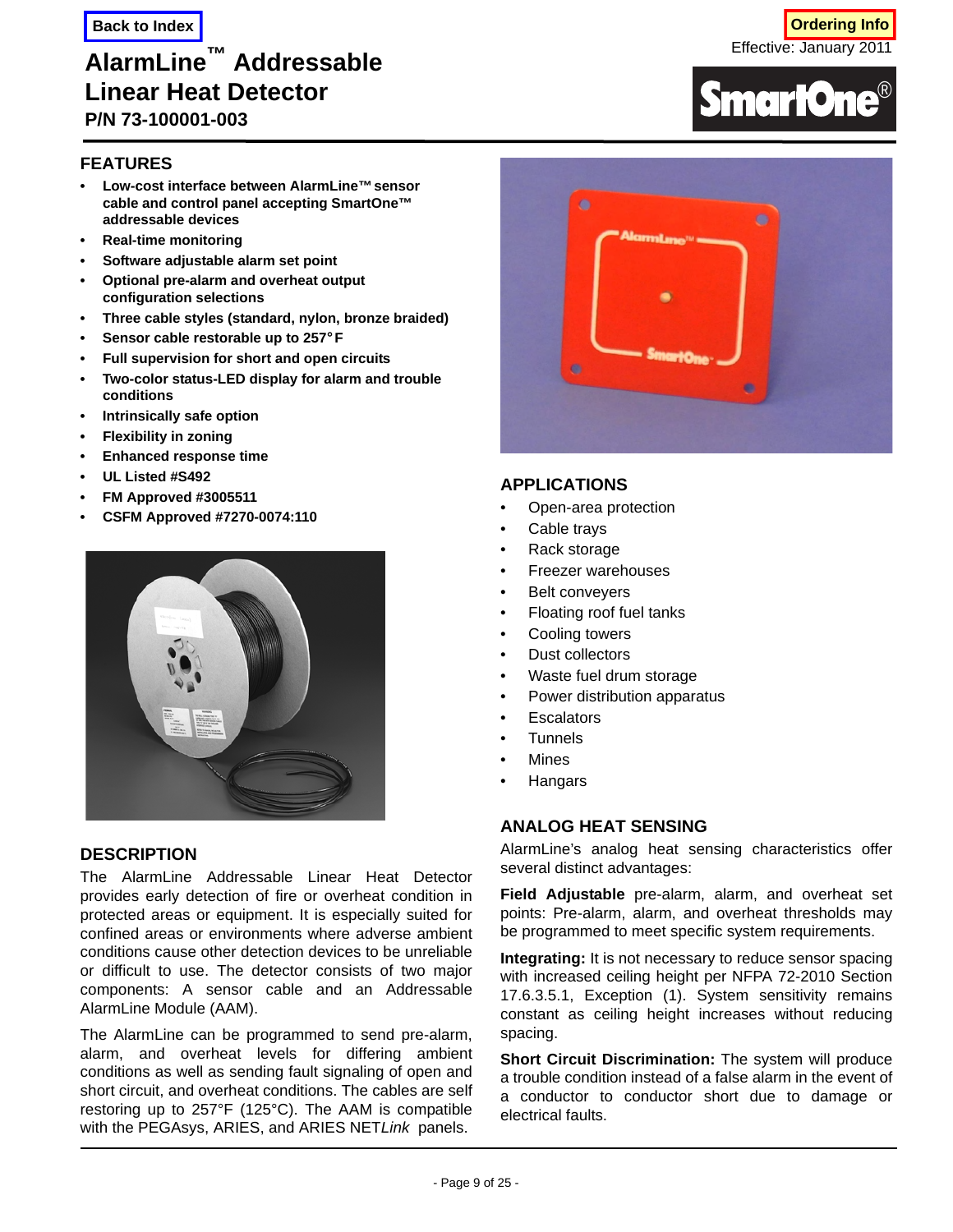## **SENSOR CABLE**

The AlarmLine sensor cable consists of four 26 AWG copper conductors, each color-coded in an insulated sheath containing a negative temperature coefficient polymer (where an increase in temperature decreases the resistance of the sensor).

Two of the conductors are enameled and provide loop continuity supervision, but not temperature sensing. The conductors are twisted at thirty turns per foot (90 turns per meter) and protected by a flame-retardant outer extrusion or metallic braid (See Figure 1). The color coding of the four inner conductors is repetitively marked on the outer coating every three feet as an aid installation.

The maximum length of sensor cable per zone depends on the maximum ambient temperature defined on the nomogram(s) (See SmartOne AlarmLine Addressable Linear Heat Detector manual, P/N 06-235820-003). Regardless of ambient temperature, however, the maximum length of cable is 3280 feet (1000 meters) per zone for Type "T" cable.



Sensor cable types:

#### **Standard Sensor Cable**

Recommended for environments ranging from clean and dry to moderate dust and moisture.

#### **Nylon Coated Sensor Cable**

Recommended for use in wet, oily, or corrosive environments or outdoors. Use in freezer warehouses.

#### **Phosphor Bronze Braided Sensor**

Recommended for applications requiring superior abrasion protection and/or increased tensile strength.

# **ADDRESSABLE ALARMLINE MODULE (AAM)**

The AAM permits an AlarmLine sensor cable to be directly interfaced to a SmartOne compatible control unit. This interface will allow for pre-alarm, alarm, and trouble conditions to be transmitted to the control panel via the Signaling Line Circuit (SLC). The AAM monitors the resistance of the sensor cable and generates a pre-alarm (if enabled), alarm, or overheat output (if enabled) when the resistance drops below the programmed threshold. The module also supervises the AlarmLine cable for opens and shorts, which will generate a fault condition.

All of the pre-alarm, alarm, overheat, and trouble conditions will be displayed on the control panel. Up to 255 AAM modules can be connected to a single SLC loop. Use of multiple AAMs allows flexibility in zoning larger installations for location of alarm and zone output control; the control panel acts as a central display and control interface.

The AAM receives power directly from the SLC loop which eliminates the need for additional wiring and external power supplies.

## **CABLE SPECIFICATIONS**

| <b>Description</b>                                                      | <b>Standard</b><br>Sensor                                                                                        | <b>Nylon Coated</b><br><b>Sensor</b>      | <b>Bronze</b><br><b>Braided</b><br>Sensor              |
|-------------------------------------------------------------------------|------------------------------------------------------------------------------------------------------------------|-------------------------------------------|--------------------------------------------------------|
| Part Number:                                                            | 73-117068-013                                                                                                    | 73-117068-016                             | 73-117068-019                                          |
| Length:                                                                 | 656 ft. (200 m)                                                                                                  | 656 ft. (200 m)                           | 656 ft. (200 m)                                        |
| Weight:                                                                 | 7 lbs. (3.2 kg)                                                                                                  | 7 lbs. (3.2 kg)                           | 7 lbs. (3.2 kg)                                        |
| Part Number:                                                            | 73-117068-113                                                                                                    | 73-117068-116                             | 73-117068-119                                          |
| Length:                                                                 | 3280 ft. (1000 m)                                                                                                | 3280 ft. (1000 m)                         | 3280 ft. (1000 m)                                      |
| Weight:                                                                 | 35 lbs. (14.5 kg)                                                                                                | 35 lbs. (14.5 kg)                         | 35 lbs. (14.5 kg)                                      |
| Jacket<br>Construction                                                  | <b>Blue PVC</b>                                                                                                  | Black nylon<br>extrusion over<br>blue PVC | Phosphor<br>bronze braid<br>over blue PVC              |
| External                                                                | 0.117 in.                                                                                                        | $0.153$ in.                               | $0.153$ in.                                            |
| Diameter                                                                | $(3 \text{ mm})$                                                                                                 | $(3.9 \, \text{mm})$                      | $(3.9 \, \text{mm})$                                   |
| Tensile<br>Strength                                                     | 100 N                                                                                                            | 100 N                                     | 1000N                                                  |
| Conductor<br>Insulation<br>Costs                                        | $1 = Orange$<br>$1 = Orange$<br>$2 =$ White<br>$2 =$ White<br>$3 = Red$<br>$3 = Red$<br>$4 = Blue$<br>$4 = Blue$ |                                           | $1 = Orange$<br>$2 =$ White<br>$3 = Red$<br>$4 = Blue$ |
| Conductor                                                               | 26 AWG Solid                                                                                                     | 26 AWG Solid                              | 26 AWG Solid                                           |
| Material                                                                | Copper                                                                                                           | Copper                                    | Copper                                                 |
| Conductor                                                               | $0.018$ in.                                                                                                      | 0.018 in.                                 | $0.018$ in.                                            |
| Diameter                                                                | $(0.460$ mm $)$                                                                                                  | $(0.460$ mm $)$                           | $(0.460$ mm $)$                                        |
| Twist of Inner                                                          | 30 per ft.                                                                                                       | 30 per ft.                                | 30 per ft.                                             |
| Conductors                                                              | (90 per m)                                                                                                       | $(90 \text{ per m})$                      | $(90 \text{ per m})$                                   |
| Dielectric                                                              | <b>Specially Doped</b>                                                                                           | <b>Specially Doped</b>                    | <b>Specially Doped</b>                                 |
| Material                                                                | Polymer                                                                                                          | Polymer                                   | Polymer                                                |
| <b>Standard Outer</b><br>Jacket Material                                | High<br>Temperature<br><b>PVC</b>                                                                                | High<br>Temperature<br><b>PVC</b>         | High<br>Temperature<br><b>PVC</b>                      |
| <b>Voltage Proof</b><br><b>Between PVC</b><br>Jacket and a<br>Conductor | 10 KV <sup>*</sup><br><b>10 KV</b>                                                                               |                                           | <b>10 KV</b>                                           |
| Service Life                                                            | Up to 212°F                                                                                                      | Up to 212°F                               | Up to 212°F                                            |
|                                                                         | $(100^{\circ}C) = 30$                                                                                            | $(100^{\circ}C) = 30$                     | $(100^{\circ}C) = 30$                                  |
|                                                                         | years @ 257°F                                                                                                    | years @ 257°F                             | years @ 257°F                                          |
|                                                                         | $(125°C) = 24$                                                                                                   | $(125°C) = 24$                            | $(125°C) = 24$                                         |
|                                                                         | hours.                                                                                                           | hours.                                    | hours.                                                 |
|                                                                         | <b>Self Restores</b>                                                                                             | <b>Self Restores</b>                      | Self Restores                                          |
|                                                                         | below 257°F                                                                                                      | below 257°F                               | below 257°F                                            |
|                                                                         | (125°C)                                                                                                          | (125°C)                                   | (125°C)                                                |
|                                                                         | Above 374°F                                                                                                      | Above 374°F                               | Above 374°F                                            |
|                                                                         | $(190^{\circ}C)$ is the                                                                                          | $(190^{\circ}C)$ is the                   | $(190^{\circ}C)$ is the                                |
|                                                                         | destructive                                                                                                      | destructive                               | destructive                                            |
|                                                                         | temperature.                                                                                                     | temperature.                              | temperature.                                           |